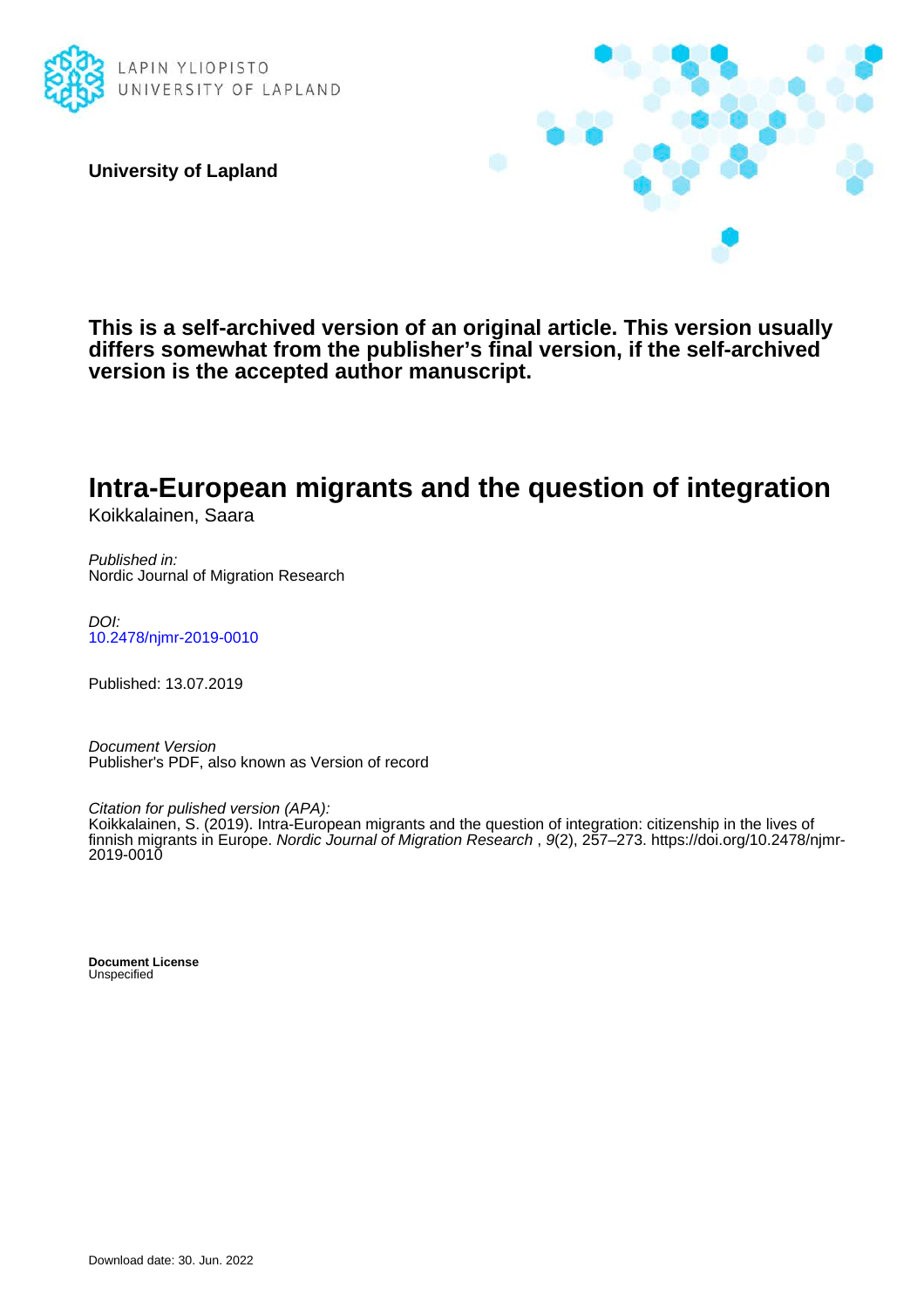# | INTRA-EUROPEAN MIGRANTS **AND THE QUESTION OF INTEGRATION: Neuroen** *Citizenship In The Lives Of Finnish Migrants In Europe*

### Saara Koikkalainen<sup>1,2\*</sup>

- <sup>1</sup> University of Lapland, Rovaniemi, Finland<br>Pharmacologische und mentale Selbstveränderung im der Anti-Selbstveränderung im den Selbstveränderung im den
	- <sup>2</sup> Swedish School of Social Science, University of Helsinki, Helsinki, Finland

**Pharmacological and Mental Self-transformation in Ethic** 

wedish School of Social Science, oniver<br>\* E-mail: saara.koikkalainen@ulapland.fi

Received 31 May 2017; Accepted 25 January 2019

#### **Abstract**

Research Article

Citizenship is defined in terms of national contexts, institutions, or practices. Apart from noting one's membership in a certain polity, citizenship can be understood to have  $-$  at least  $-$  three meanings as follows: it can signify *access*, *identification*, and *practice*. This article examines these three dimensions in a reference to the arguments developed are main investigation and the main investigation and the main inve based on the experiences of highly skilled Finns living in other European Union member states. Do they adopt the legal citizenship of the new country to *gain access* to legal and civic rights? Do they begin to and the presentation in its current of the new country to *gain access* to legal and civic rights? Do they begin t *identify* with and assimilate to their new home country? Is citizenship played out in the everyday life as practice? The article concludes that thanks to European citizenship, all three interpretations are present and the computing at the same time.

#### **Keywords**

Journal xyz 2017; 1 (2): 122–135

Citizenship • Intra-European migration • Mobility • Identity • Belonging

# **Introduction**

Citizenship has several meanings, and the concept has been used in different disciplines to describe a multitude of phenomena. When understood from a strictly legal perspective, citizenship refers to full membership in a nation state, i.e., belonging to a category of current version. individuals who have obligations towards, and enjoy certain rights in relation to, a particular state (Bosniak 2008: 19; Faist *et al.* 2013: 111). International migration challenges notions of national identity, sovereignty, and state control, all concepts that have conventionally been linked to state citizenship (Bloemraad, Korteweg & Gökçe 2008: 154). Furthermore, in an increasingly complex world with considerable number of people crossing borders and maintaining transnational ties to various different nation states, a simple definition

 $\Theta$  Open Access. © 2019 Saara Koikkalainen, published by Sciendo.  $\degree$  Exacapa This work is licensed under the Creative Commons Attribution-NonCommercial-NoDerivatives 4.0 License.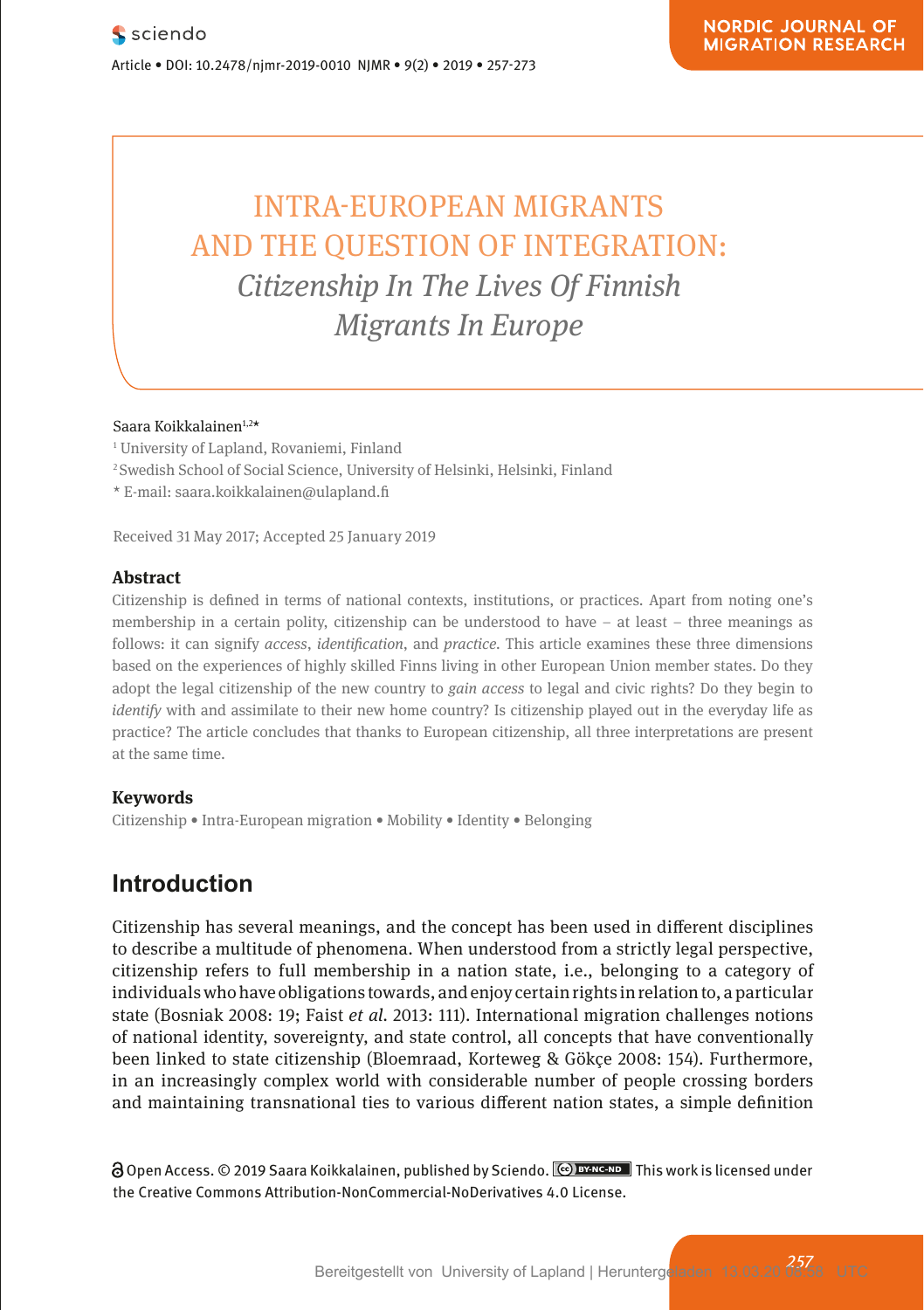of citizenship as a legal bond between a state and an individual is no longer sufcient. For example, Koopmans *et al.* (2005: 4) have argued that migration and the ensuing increase in ethnic, racial, cultural, and religious diversity in contemporary societies have challenged the three core elements of the nation state "(...) the sovereign control over external borders, the regulation of access to citizenship, and a nation's cultural self-understanding, i.e. its national identity."

This article looks at citizenship within the framework of the European free movement regime, where the concept is defned in terms of national contexts, institutions, or practices. Namely, citizens of European Union (EU) member states are also *European citizens* and thus have access to rights when residing in other EU member states. Recchi and Kuhn (2013: 193) concluded that "Spanning over a progressively larger number of borders, this regime shakes the foundations of modern citizenship as a state-contained bunch of entitlements." Apart from noting one's membership in a certain polity, citizenship can be understood to have – at least – three meanings as follows: it can signify *access*, *identifcation*, and *practice.* I examine these three dimensions based on the experiences of highly skilled Finns living in other EU member states.

In the following sections of the article, I frst discuss citizenship in the European context and then present the empirical data used in the article. The rest of the article includes sections on the role of European citizenship as a way to access rights, citizenship as belonging and identifcation, and citizenship as everyday integration in practice. The article concludes with a discussion on the diferent sides of citizenship that co-exist in an intra-European migrant's life.

# **Intra-European migrants and citizenship**

Granting citizenship to those who enter the territory of a state from outside is a process of inclusion and exclusion. Joppke (2013: 159) noted that citizenship is a central integration mechanism that signifes both *access* to formal state membership with the attached rights and *inclusion* into "the unity and identity of a national society". Citizen's rights generally include, for example, the right to vote, to have a passport, enter and exit the state freely, to have legal protection, and to free speech and freedom of association. The corresponding responsibilities include the duty to obey the law, pay taxes, and serve in the armed forces, or in some countries, as a member of the jury.

The ways in which one becomes a citizen of a particular state vary considerably (e.g., Fassman *et al.* 2009). One of the two main traditions is *ius sanguinis*, i.e., a blood bond to the main population of the state. Before the citizenship laws were amended in the year 2000, a typical example of this tradition was Germany, where citizenship was solely based on an idea of a *Deutscher Volk*, with German ethnic ancestry.1 The second tradition is *ius soli*, i.e., being born in and thus having a territorial connection to a particular state. It is common in immigrant nations, where no one ethnic group is historically predominant, such as the United States, Canada, and Australia (Kornø Rasmussen 1997: 19, Rühl 2009; 24-25, see also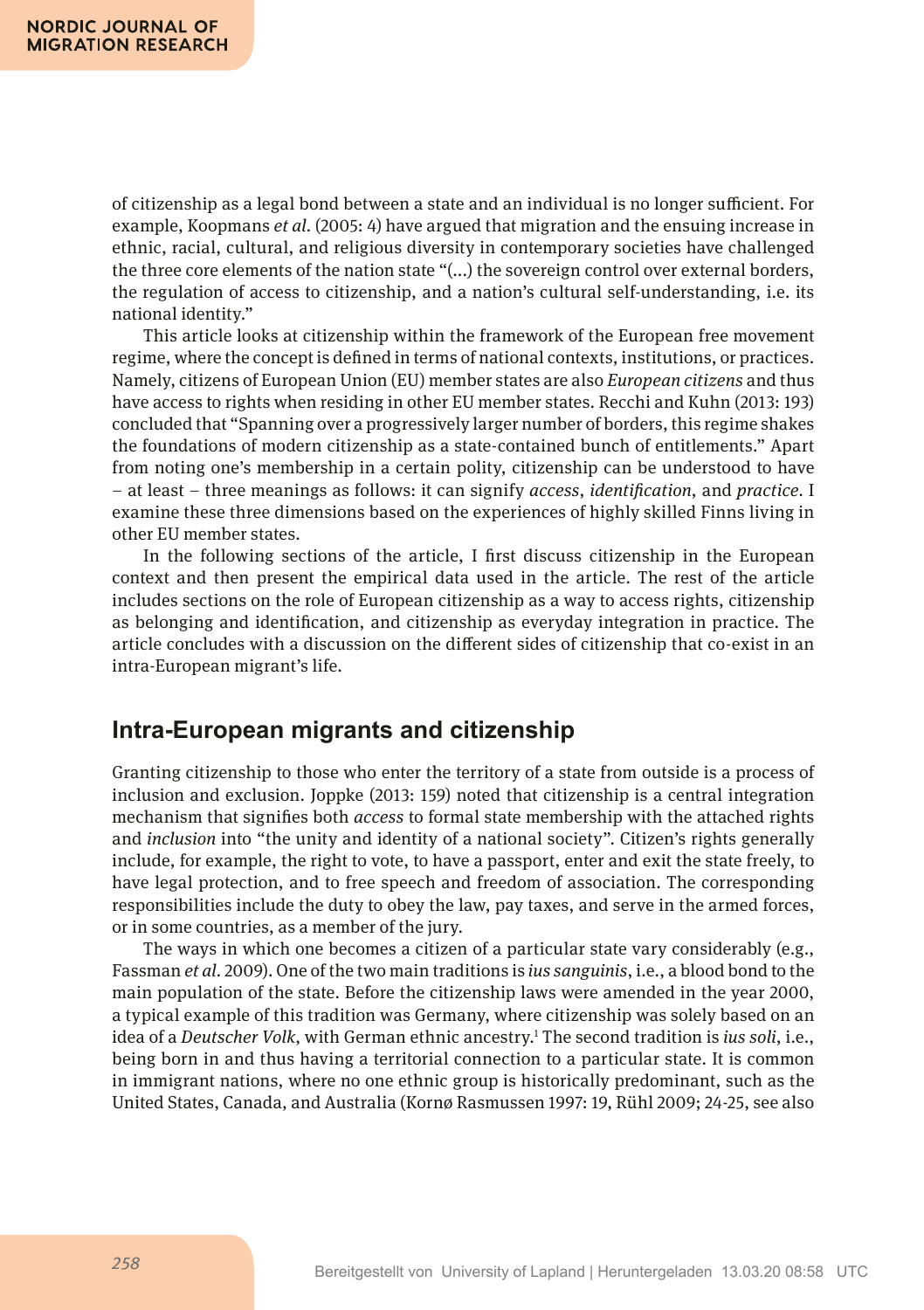Bauböck 2014: 753-756). The rules of acquiring citizenship via naturalisation (or *ius domicili*) also vary from country to country, but they typically include a requirement of legal residency and other requirements such as evidence of social and economic integration, knowledge of the country's language, or participation in a citizenship test (Bauböck & Wallace Goodman 2010; Vink & de Groot 2010).

In addition to national citizenships, the EU is home to a unique supranational form of citizenship: European citizenship, which grants rights traditionally reserved for national citizens, to all legally resident Europeans (Maas 2008; Aradau *et al.* 2010; Bauböck 2018). European citizenship interferes with state sovereignty and the state's gatekeeper role in granting citizenship rights as well as removes the ability of European states to discriminate between their own citizens and those originating from other EU/European Economic Area (EEA) member states (Maas 2013: 16). The introduction of European citizenship in Maastricht Treaty in 1991 was a form of deepening the process of European integration, and it can be understood as an attempt towards post-national citizenship (e.g., Delanty 1997; Rumford 2003; Soysal 1994) and as a potential basis for the collective identity of Europe and for Europeans (e.g., Eder & Giesen 2001; Risse 2010).

The process of building this new, supra-national type of citizenship was preceded by a gradual easing of transnational migration where many barriers of international migration have been lowered or completely removed within a large geographical area in Europe<sup>2</sup> (e.g., Kuhn 2015: 17-20; Koikkalainen 2011; Recchi 2013). The crossing of national borders has been made so simple for intra-European migrants that *international migration* has been likened to *internal mobility* (e.g., Recchi & Triandafyllidou 2010). Bauböck (2013: 351) defned freedom of movement as follows: "Where there is a political or administrative border between places of departure and destination, freedom of movement is composed of three distinct elements: a right of exit, a right of entry, and a right to settle at the destination." In Europe, this right is granted to citizens of the respective states, their family members, and even to permanently resident third-country nationals, provided that they have the means to support themselves without resorting to the social welfare system of the host country (Acosta Arcarazo 2015; European Commission 2010).

The fact that many European states have a large legally resident migrant population, which falls outside of typical migrant integration measures and naturalisation procedures, makes Europe an exceptional place to examine diferent conceptualisations of citizenship. Several studies on intra-European mobility (Favell 2008; Recchi & Favell 2009; European Commission 2011; EUCROSS 2014) have noted the importance of exploring what increased mobility means to e.g. identity, belonging, work, political activity, and the everyday life. Risse (2010: 24-25) concluded that we all hold multiple identities: some of them set us apart from other individuals while other identities are shared within a group, such as, for example, citizens of a certain country. Some identities can be completely separate within a particular group while others are crosscutting so that some but not all members of a group also identify with another group. Identities can also be nested somewhat hierarchically in each other or be intertwined so that the components of each identity are hard to separate. Identities are, therefore, not fxed in time or place, but rather malleable and context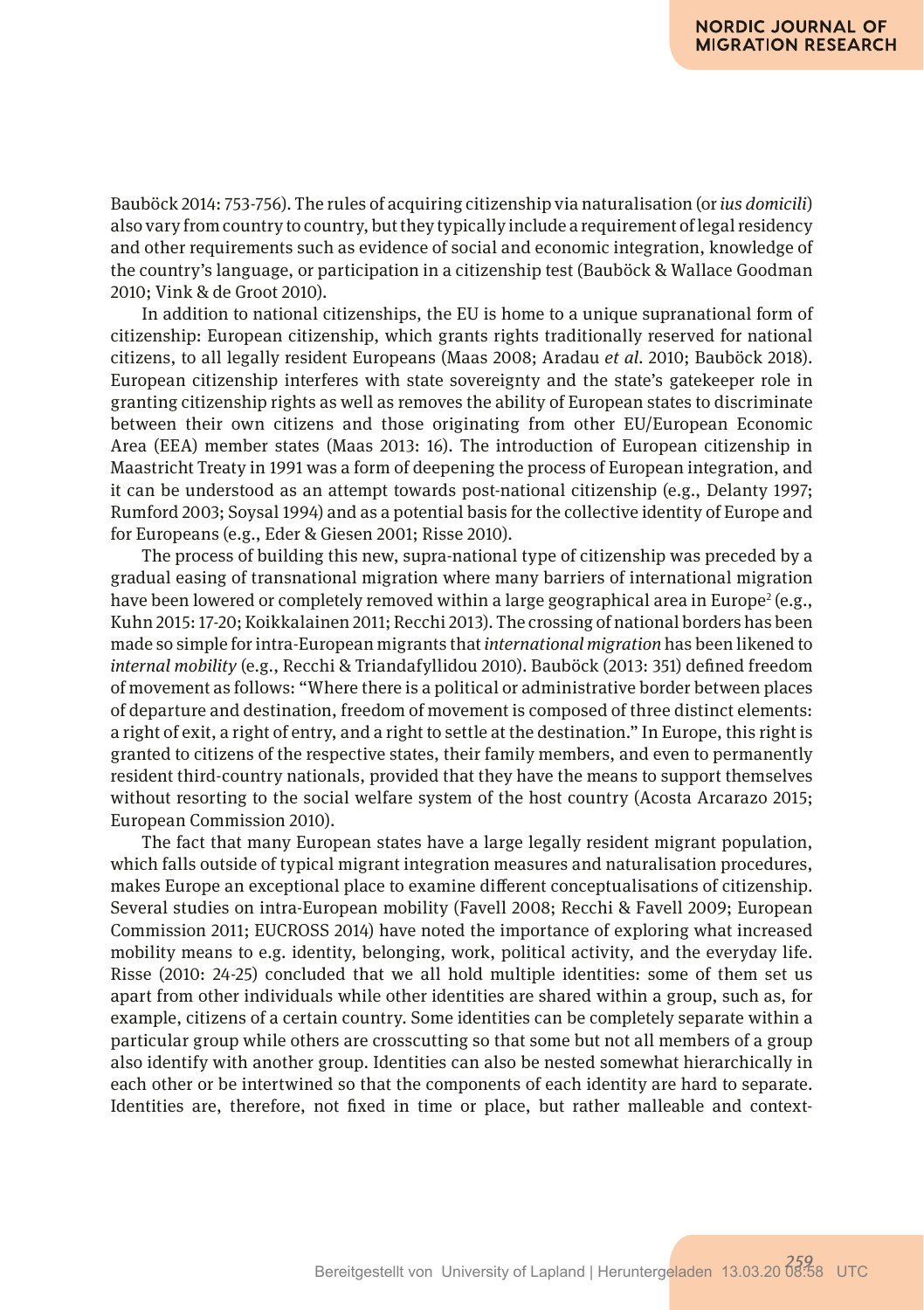dependent. Lawler (2008: 2) stresses the processual nature of identities: they are not born out of nothing but involve a process of identifcation of "doing identity".

Citizenship can be understood as membership of a polity or a basis of identifcation. Furthermore, citizenship has been used to refer to membership of local, regional, and global political communities (e.g., Bosniak 2008: 20–21; Maas 2013: 2) and as a negotiation, which takes place during interactions in one's everyday life (Hirsiaho & Vuori 2012). It has also been said to be a battle where one has to constantly justify one's position as a citizen with equal rights (Sotkasiira & Haverinen 2016) and a social construction which is continually infuenced by diferent sites, agents, and practices (Neveu 2013).

This article examines citizenship from the point of view of tertiary-educated, highly skilled Finnish citizens who have exercised their right to free movement within the EU153 area. The views of such privileged, intra-European migrants are of signifcance, because mobility of highly skilled individuals is an important trend in intra-European migration (e.g., King 2002), and the young and the educated have been noted as the main benefciaries of the European project (Fligstein 2008). The fact that the most important rights granted by one's European citizenship only have real value when one moves abroad (Carrera 2004: 1–5) also testifes to the fact that mobile individuals are in a central position in understanding what this type of citizenship means in practice, as mobility has made Europe "real" in their everyday life (Castano 2004, see also Bauböck 2018).

The analysis presented in this article follows an understanding that citizenship has the following three key dimensions: *access to rights*, *identifcation and belonging*, and *participation and practice* (see e.g., Bellamy 2008; Delanty 1997; Meehan 1993; Wiener 1998)*.* Citizenship is, therefore, not only about "rights and duties" but it includes the important dimensions of participation, feelings of belonging as well as political and social recognition (e.g., Isin & Turner 2007; Kymlicka & Norman 1994) that are visible in the lives of intra-European migrants, here exemplifed by the Finns of this study. These diferent sides to citizenship are not understood as separate categories, but rather as aspects that may overlap and co-exist in one's life at any given moment.

# **The Working in Europe (WiE) study**

The impact of the Finnish membership frst in the EEA in 1994 and in the EU in 1995 is clearly visible in the statistics of outgoing migration from Finland: since then the overall numbers of Finnish citizens moving abroad each year have ranged from 7,138 (in 1994) to 10,996 (in 2001) and been on average around 9,300/year (Statistics Finland 2017). This article is based on the WiE study consisting of an online survey (2008: n=364), a follow-up survey with the same population (2010:  $n=194$ ), and interviews (2011:  $n=18$ ) of tertiary-educated Finns living in other EU countries. The participants of the study belong to a new trend in outgoing migration from Finland where especially the young and the educated experiment with living abroad.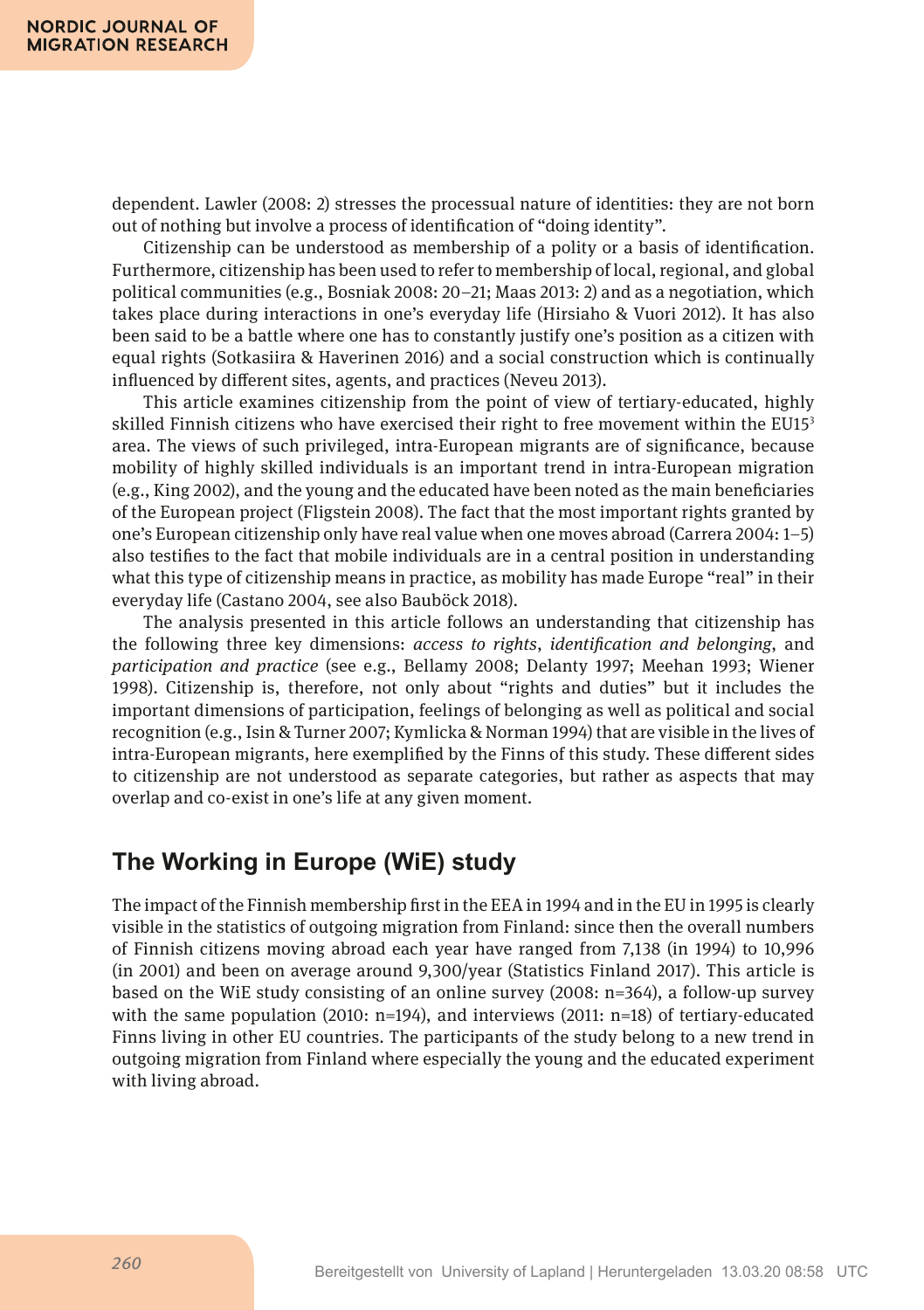The vast majority of the survey respondents had moved abroad after the Finnish EU membership in 1995. For those who fnished senior secondary school or graduated from a Finnish university after the severe recession of the early 1990s, the opening of doors to Europe provided an exciting possibility to break away from the beaten track of their peers. Cities such as Brussels, Strasbourg, and Luxembourg appeared on the map as new destinations, and studying at a university in the United Kingdom became an option for those who did not wish to spend years trying to enter Finnish universities through the highly competitive entrance examinations. For those who left after the year 2000, the possibility of taking one's chances abroad was already something that was taken for granted: freedom to choose where to study or work was their right as European citizens. For those who simply wanted to leave their peripheral and boring life behind, deciding to live abroad at a global city like London or Paris had become as easy as buying a low-cost airline ticket (Koikkalainen 2013b).

I gathered the frst set of WiE online survey data in 2008 and sent a link to the followup questionnaire in 2010 to those who had volunteered their e-mail addresses. I used a combination of techniques in generating the original sample to the survey. Three possible methods identifed by Richie, Lewis & Elam (2006: 93–94) were combined for maximum coverage: *sampling through an organisation*, *targeting fow populations*, and *snowballing.* As the sample is based on participant self-selection, it cannot be used to generalise on all expatriate Finns living in Europe. The respondents of the original 2008 survey lived in 12 diferent EU countries, the largest shares of respondents living in the United Kingdom (39%), Germany (20%), Belgium (11%), France (10%), and Spain (6%).

The survey reached more women interested in taking part, so there is a clear gender imbalance (female 77% vs. male 23%). The respondents had diverse educational backgrounds both in terms of their felds of study, the level of degrees, and the country where the education was obtained. They had moved abroad due to diferent reasons, at diferent age and career stage, and with diferent motivations in fnding work, starting a family, or for simply the adventure of living abroad. The average age of the respondents was 32 years (median age 31.5 years). In terms of their relationship status, the largest group among the respondents were those who were cohabiting (45%), whereas 28% of them were married and 27% were single. Most respondents (76%) did not have any children.

In an efort to "bring a human face to the study of global highly skilled mobility" (Favell, Feldblum & Smith 2006) and to complement the overall picture given by the two surveys, I also interviewed six male and 12 female participants via Skype in 2011. The interviewees were selected from among the survey respondents with maximum diversity in mind. At the time of the interview, the 18 participants lived in Austria (1), Belgium (1), Denmark  $(1)$ , France  $(2)$ , Germany  $(2)$ , Iceland  $(1)^4$ , Ireland  $(1)$ , Italy  $(1)$ , Luxembourg  $(1)$ , Portugal  $(1)$ , Spain (1), and United Kingdom (5) (Koikkalainen 2013b). This interview data, in addition to selected survey questions related to citizenship, identity, and integration, are used in this article to examine the ways in which citizenship plays a role in the migrant's lives. To protect the identity of the interviewees, they are referred to with pseudonyms.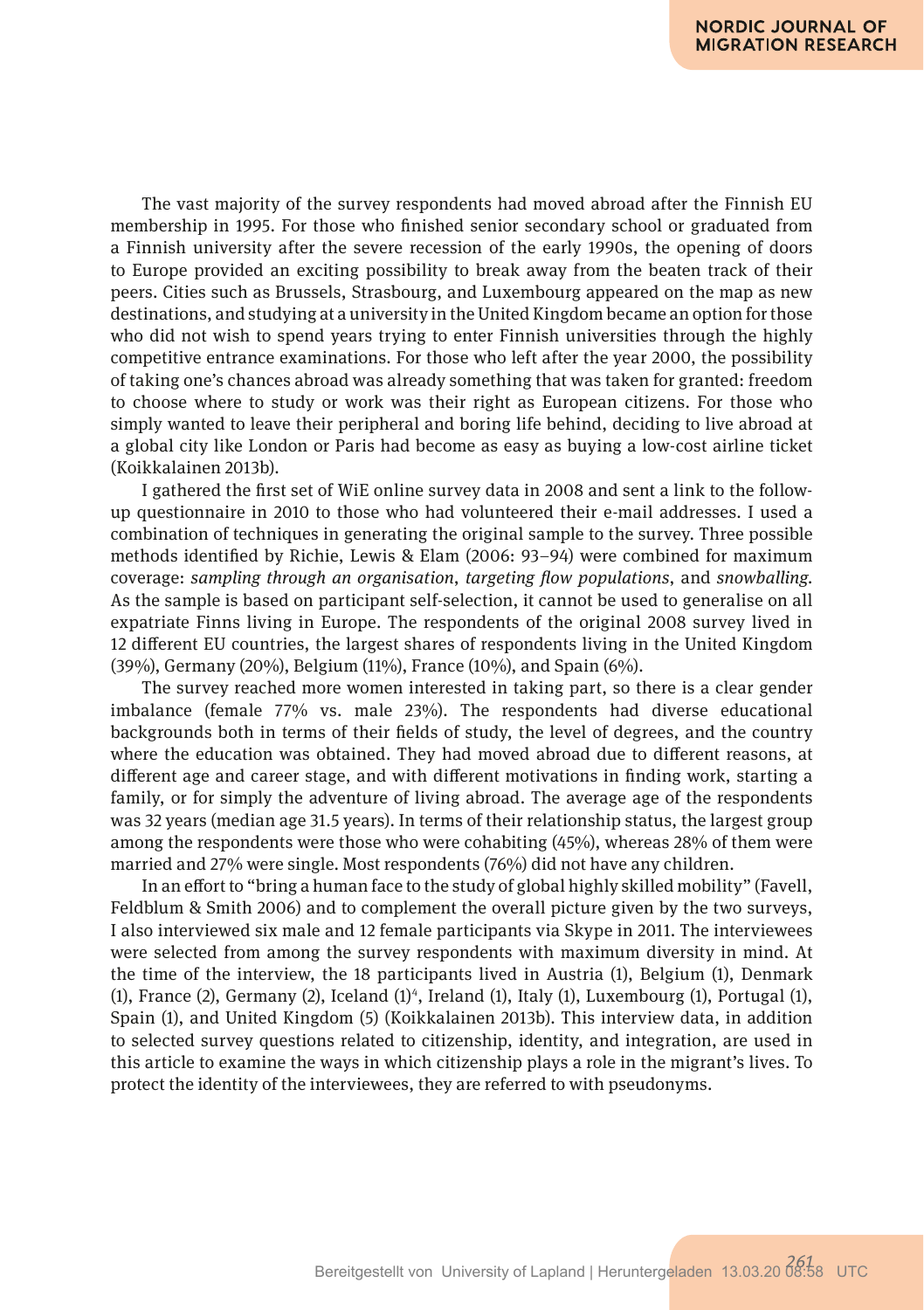It is good to note that the data have some limitations related to how and when the data were collected. The survey also addressed other topics related to living and working abroad, and so the number of questions focusing on citizenship was limited. Also, the data set was gathered prior to the Brexit process began, and so the nearly 40% of the survey respondents who were living in the United Kingdom had no idea that their residence and civic rights might be under jeopardy as the country negotiates its exit from the EU (e.g., Shaw 2018).

# **European citizenship as a substitute for national citizenship**

Moving within the EU/EEA free movement area as a European citizen<sup>5</sup> includes a number of concrete advantages. Namely, in addition to the free movement and settlement rights, European citizens are  $-$  at least on paper  $-$  protected from discrimination based on their nationality.6 They can also stand as candidates and vote in European and local elections and are entitled to consular protection in the embassies of all EU member states when travelling outside the EU/EEA area (European Union 2010). European citizens thus have access to rights traditionally reserved for national citizens and enjoy a position that difers remarkably from that of migrants originating from outside the EU/EEA area (e.g., Heinikoski 2017). This form of supranational citizenship has therefore made adopting the citizenship of the country of destination largely unnecessary. David Reichel and Bernhard Perchinig (2015: 33) concluded that "The more rights persons already possess in the country without having national citizenship, the lower the value added by acquiring citizenship of the host country."

In fact, in the EU area the vast majority of those applying for citizenship currently originate from outside the EU. In 2013, for example, in 12 member states at least nine out of 10 persons who were granted citizenship were non-EU citizens, whereas only in Hungary and Luxembourg the EU migrants were the majority (Eurostat 2015). The responses of the WiE survey participants (2008) also refect this trend: 97% of the respondents were still Finnish citizens, 10 (3%) had acquired dual citizenship, and only one respondent had adopted the citizenship of her current home country. There is very little interest towards naturalisation also later in life: 78% of the respondents stated that they are not planning to change citizenship, 9% were considering dual citizenship, and 4% stated that perhaps they could consider naturalisation in the future.7

European citizenship thus has real value for intra-European migrants: because of the rights granted it reduces the need and urgency of applying for the citizenship of the host country even when the stay is considered permanent. The lack of access to perhaps the most important civic duty, the right to vote in national elections, was according to the study participants, not considered important enough to warrant the trouble and cost of applying for naturalisation. Instead, many of the participants stated that they continue to vote in Finnish parliamentary elections. Tapio (male, b. 1977, UK), one of the interviewees, explains that "In the last elections in April [2011] I was there again in the voting queue outside the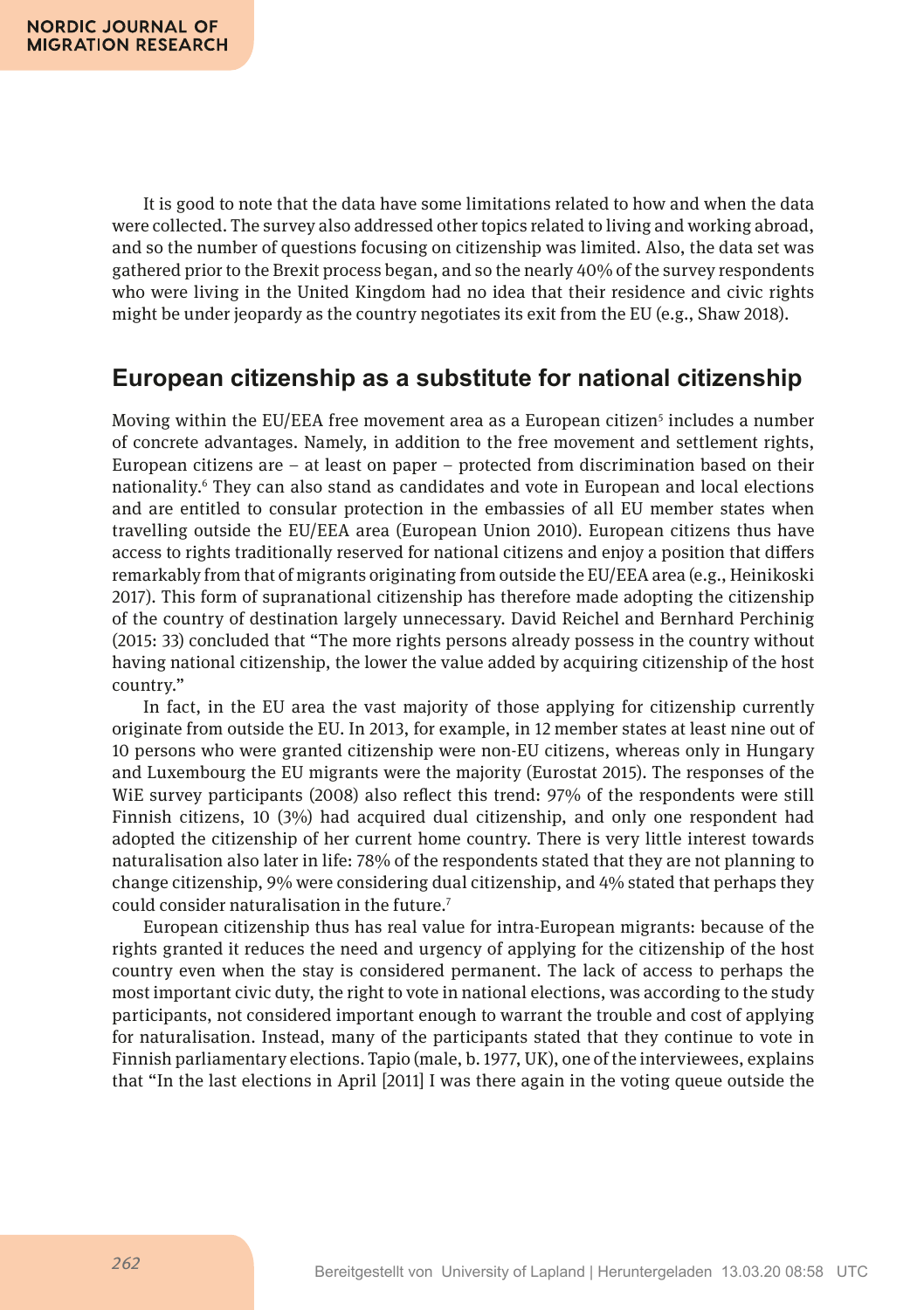Embassy on Saturday morning with other expatriate Finns (...) even though who wins does not turn my life one way or the other (...) Finland is still the place where I am away from.8 "

Thanks to European citizenship, intra-European migrants have, therefore, little need to see citizenship as means of access to rights and responsibilities in their new home countries. Only two of the 18 interviewees had chosen to apply for dual citizenship after it became legally possible in Finland in 2003. Maarit (female, b. 1964, France) and Anneli (female, b. 1967, Italy) are the oldest among the interviewees, and they already moved to their respective countries in the late 1980s. The reason for applying for citizenship was tiredness with the constant need to prove that they were legal residents, and Maarit puts it: "many French officials did not know that Finland was an EU member state". Sari (female, b. 1969, Portugal) is an example of a more recent migrant who moved abroad in 2007. She is also somewhat annoyed that whenever dealing with a public authority she has to carry her "passport and 30-odd pieces of paper" to prove that she lives there permanently. She might consider dual citizenship, but still concludes that "I have learned to live with the situation (...) perhaps one day I will apply for citizenship, but for now the EU citizenship is enough, and there is not really much value added."

Adopting the citizenship of the new country of residence is an important signifer of integration for migrants who wish to live their life in a new society. The reasons that the interviewees gave for *not* being interested in adopting the legal, national citizenship of the country of residence were mainly related to the following three things: not seeing any practical benefts to the change, not being sure how long one lives in the current country, and identifying with Finland emotionally and thus wishing to keep one's Finnish passport as a sign of one's Finnishness.

## **Multiple belongings and nested identities**

All migrants are forced – at least to a degree – to reconsider their ties and feelings of belonging to both the country of origin and country of destination, as migration changes the context of the everyday life and has consequences for identity, language, and culture. Bauman (1996: 19) has noted that "One thinks of identity whenever one is not sure of where one belongs (...) 'Identity' is a name given to the escape sought from that uncertainty". From the perspective of the state, along with adopting the legal citizenship, increased identifcation with the new country of residence is another major indication of integration. At the face of diverse migratory pressures, many European states have increasingly called for assertions of belonging and loyalty (Kofman 2005). Citizenship tests are a way of testing this loyalty before granting access to membership of the polity (e.g., Michalowski 2011). Yet many researchers have, however, noted that migrants continue to engage in complex negotiations of several, and at times conficting, identities that link them to diferent localities, nations, diasporas, and religious or cultural groups (e.g., Brinkerhof 2009; Glick Schiller *et al.* 1992; Guarnizo & Smith 1998; Faist 2000; Favell 2008).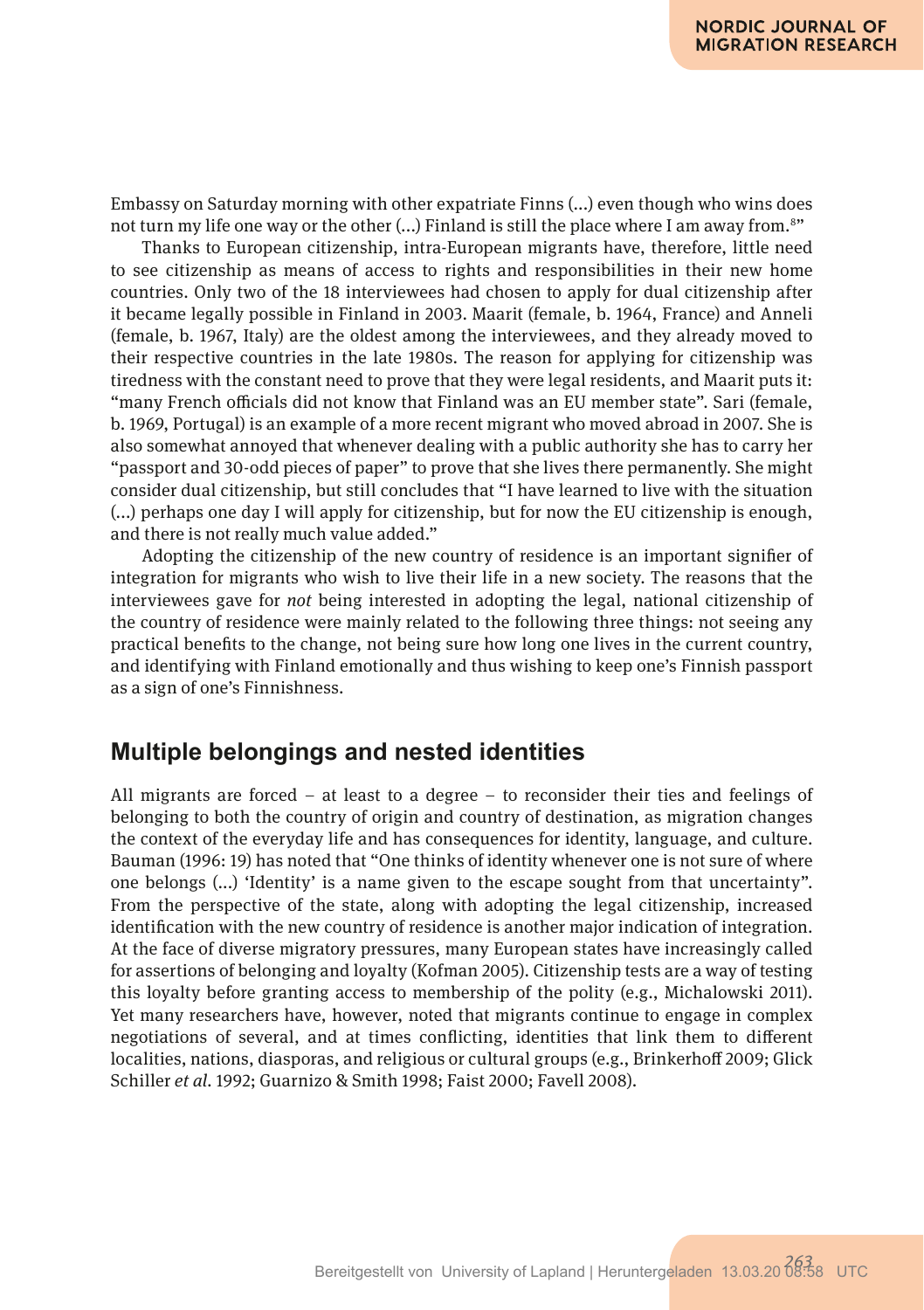Identities may be in confict with each other or be easily mixed and compatible so that the migrant creates a hybrid identity encompassing elements of both (Rother & Nebe 2009: 124-129, see also Ronkainen 2011). The question of compatibility of many identities is especially salient in Europe, where the migrant may be faced with several culturally or territorially based possibilities for identifcation: local (be it urban or rural) and regional identities are supplemented with identities from the country of origin and destination, as well as the supranational European identity  $-$  or in the case of migrants from Finland, Sweden, Norway, Iceland, Denmark, and even a Nordic one (Parker 2002). Rother and Nebe (2009) studied the identities of intra-European migrants from the United Kingdom, France, Germany, Italy, and Spain by using the European Internal Movers Social Survey (EIMSS) data. They found that almost half of their sample hold *tripartite identities*: strong country of origin and country of residence identities as well as strong European identities. The other half of their sample seems to have experienced some sort of identity confict, as they are either (a) attached to both of the respective countries, but not to the EU, (b) hold European identities but only one national identity, or (c) hold only one of the possible identities or no identity at all (Rother & Nebe 2009: 151-154).

As European free movers, the participants of the WiE study are not targets of integration measures, language and culture courses, or citizenship tests. Rather, they have the privilege of "doing identity" (Lawler 2008) in their own way. The participants of the 2008 survey were asked to choose a country or regional identification by completing "I am firstly...".<sup>9</sup> Living abroad had not shifted their primary identifcation towards their new home: 72% of the respondents selected "Finnish", 12% selected "European", and a further 2% chose "EU citizen". Only a few (7%) chose to identify primarily with their new home country and selected "resident of the country where I now live". The respondents were then asked to complete "Secondly I am..." which yielded more diversity; 30% chose "European", 28% "a resident of the country where I live", 22% "Finnish", and 14% "EU citizen". A majority of them feel strongly connected to Finland: 93% of the respondents said that they identify either frst or second as Finnish (Koikkalainen 2013a). Pauliina (female, b. 1980, Denmark) is a good example: "My home country is still Finland, even though Denmark also feels like home. Having moved abroad has kind of underlined my Finnishness, my own ways and culture and made it really important. That is why I will never change my citizenship."

In addition to feeling predominantly Finnish, nearly 60% of the participants of the study also identifed with Europe/EU either primarily or secondarily, whereas only onethird identifed with their country of residence. It would appear that for such privileged migrants turning one's focus towards the country of residence was less important than continuing to identify with the country of origin – at least when presented with a simple survey question on identity. Many also wanted to keep the option of which identity to choose at any given time open and fostered diferent types of nested identities, where in some respects they felt European, or as citizens of their current home countries, while in others mainly as expatriate Finns. Juhani (male, b. 1977, Spain), who has lived abroad in Ireland, the Netherlands, and Spain explains that "Finland is my home country, but it does not mean I would be necessarily returning there any time soon and I guess I also feel at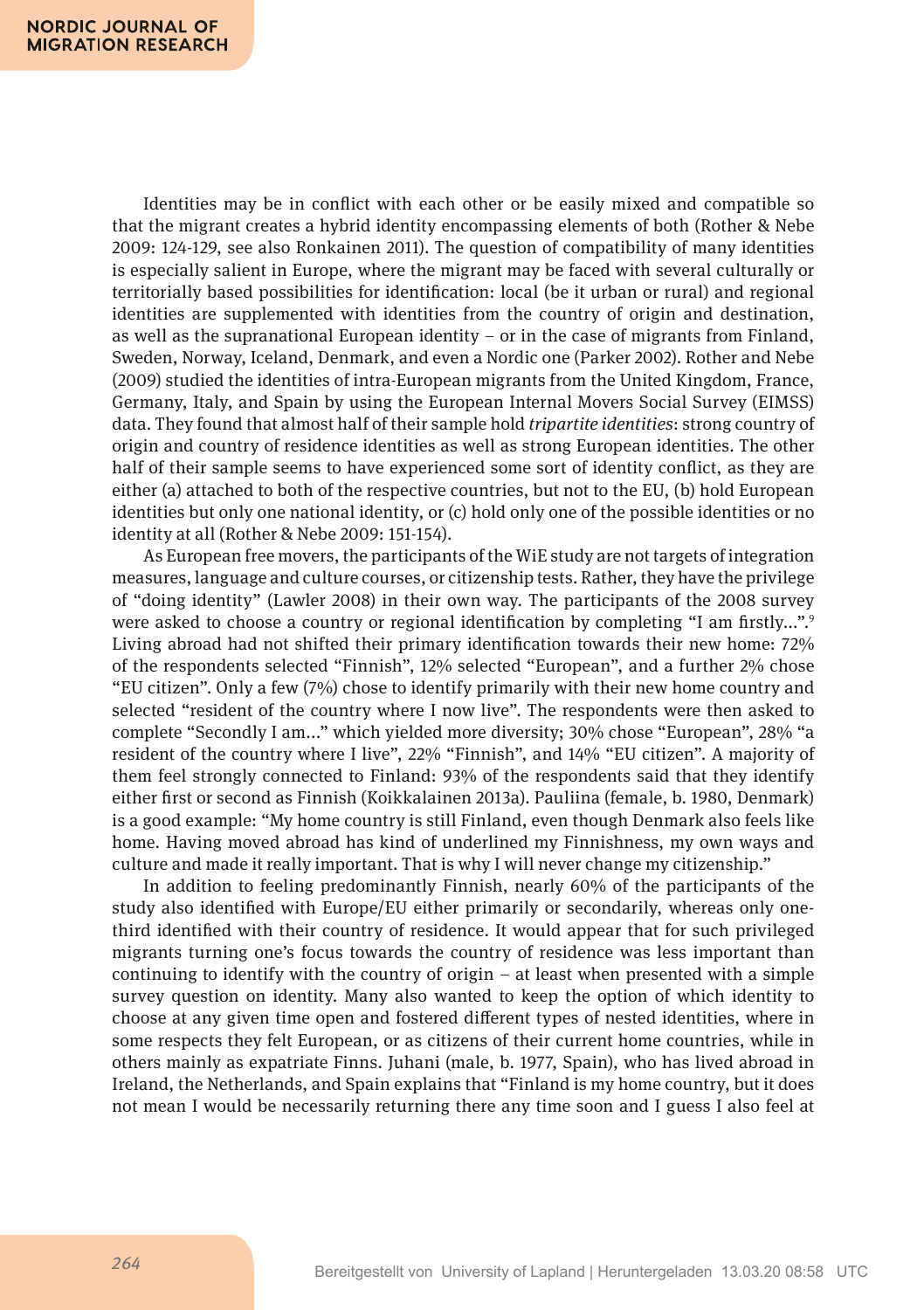home in Europe; so I could live in other countries as well. (...) In Spain I feel quite satisfed and well-integrated, and even though they always notice I am foreign, it feels almost like home."

There were also other interviewees, who had lived in multiple European countries and displayed little interest in integrating in any particular country. Susanna (female, b. 1978, UK) who has lived in the United Kingdom, Italy, the Netherlands, and Germany explains that "I feel very Finnish deep down, and when someone says to me that hey you could become a British citizen, then I say that I would never change that... no matter where I live, I will always be Finnish". These views suggest that they do not base their identity on becoming British, Spanish, or Danish, for example, but rather appear to be content with living their lives as active members of the host society. Tapio (male, b. 1977, UK) explains his view on integration that "...at work you have to kind of integrate to Britain, but London as a city is such, that there is no need to integrate to the society at any deeper level, you pay your taxes and perform a couple of bureaucratic duties, that is it."

# **Everyday integration and lived citizenship**

Citizenship can be used to refer to certain activities in one's everyday life (e.g., Bloemraad, Korteweg & Gökçe 2008; Bosniak 2008; Koopmans *et al.* 2005; Maas 2013). Kabeer (2005: 23) has concluded that in this "horizontal dimension" of citizenship "(...) the relationship between citizens is at least as important as the more traditional 'vertical' view of citizenship as the relationship between the state and the individual." So how is this side of citizenship visible in the lives of intra-European migrants? In which ways do they engage with the social and political community of their new home? The respondents of the WiE study showed three diferent kinds of citizenship constellations in the everyday life: *civic engagement in the local society*, *integration via the international workplace* and *fulflling one's duties as a stakeholder citizen.*

*Civic engagement in the local society* may take diferent forms and refer to civic activities or duties as a citizen, or for example, citizen activists (Isin 2009). The "societal" aspects of citizenship can be manifested in one's everyday life: a citizen is someone who belongs to diferent collective associations and participates in activities that also inform his or her identity (Kabeer 2005: 21–22). Marika (female, b. 1976, UK) explains how she partakes in her community: "I think it helps with integration if you are active in your micro-community or neighbourhood (...) taking part in some communal or civic participation or citizen engagement (...) We have this neighbourhood group in our urban area that organizes all kinds of events (...) it makes you feel part of something, feel at home, you have a sense of place."

The civic engagement may be official citizen's activism, as Marika explains above, or consist of much more mundane activities outside one's workplace or home. Mikael (male, b. 1976, Luxembourg/Germany) notes that "... I have tried to integrate in diferent ways, such as joining the local sports club to meet people (...) the everyday life revolves around children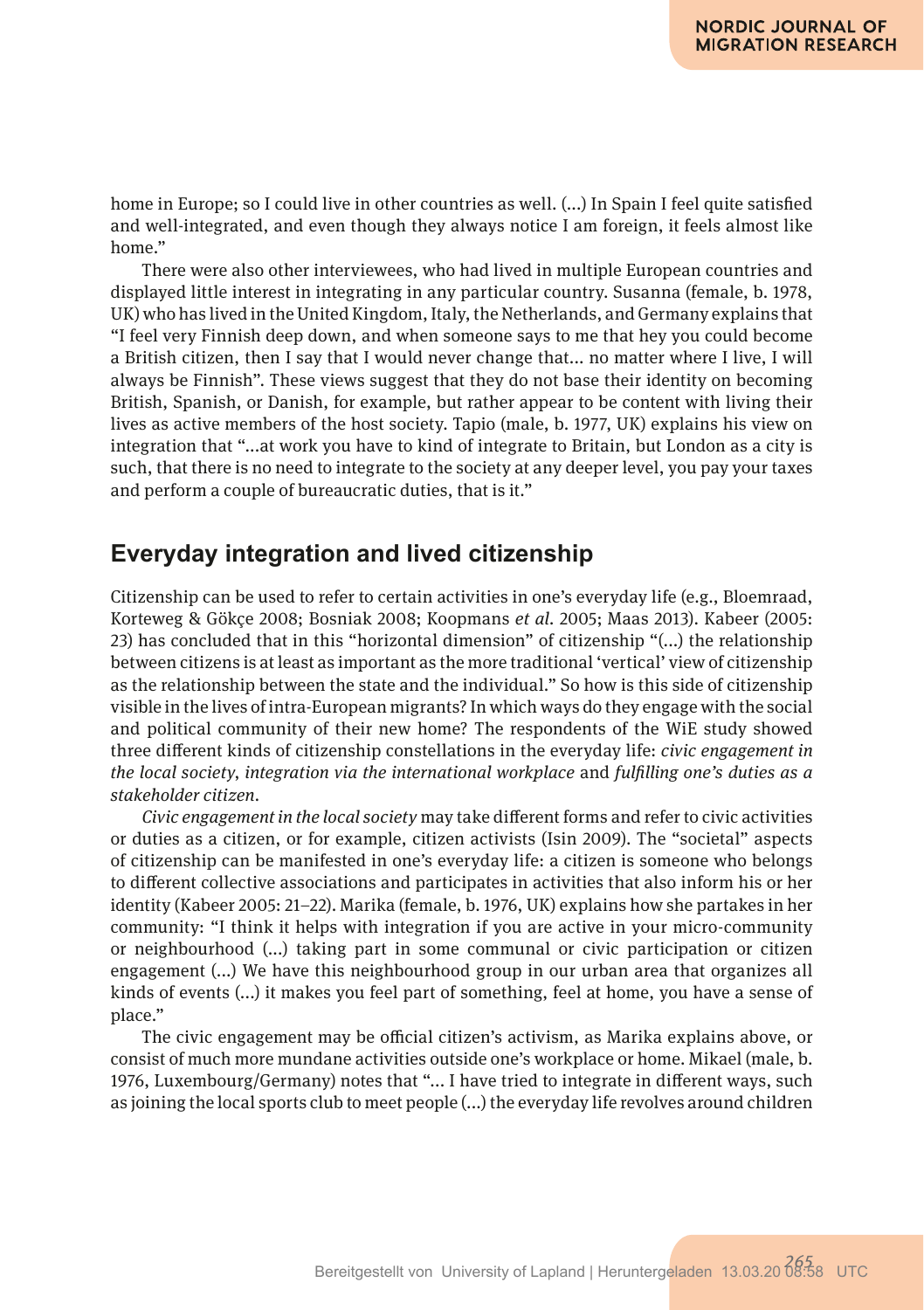so you also have social circle through them." Anna (female, b. 1980, Iceland), on the other hand, notes that "... the start-up scene is quite lively in Reykjavik and I take part in many functions and meet people, I've tried to avoid hanging out just with other Finns, not that it matters much where people originate from." In their everyday life, both these migrants are therefore actively seeking out places where to meet new people and to interact with the local society.

*Integration via the international workplace* signifes a situation, where the bonds of commitment are directed towards the expatriate community. For many, life in a city such as London, Paris, or Brussels with large expatriate communities requires little efort in integrating into the local society, especially if one works in a company or organisation where most of one's colleagues are also foreign. Favell (2008) has labelled the allure of this kind of lifestyle in a cosmopolitan city as *denationalised freedom.* Also, Sassen (2002a; 2002b) has argued that global cities with their urban spaces are especially salient sites for the repositioning of citizenship in practice because of their "(...) dynamics that signal the possibilities for a politics of membership that is simultaneously localised and transnational." Mika (male, b. 1976, UK) explains that he feels attached to his multicultural workplace and home city: "(...) everyone here is from someplace else, and I see myself as a citizen of London, more than as English." This is a rather typical comment for a London, a unique global hub, where the city itself has taken the place of the nation.

Nearly one-third of the WiE respondents  $(2008, n=364)$  wrote that they work in an international environment, in a multinational company, or with international clients or colleagues, and so their immediate working environment does not necessarily put particular pressure towards integration into the national society. Migrants on transnational careers also develop their own strategies in how they engage with the societies of their current place of residence. Minna (female, b. 1976, Ireland), who has worked in France, United Kingdom, Sweden, and now Ireland, notes that "I went to Britain last weekend and realised how homesick I have been towards that country. All the countries I've lived in are kind of *adopted countries* for me, like I get the same feeling whenever I go to Sweden. How familiar everything is".

*Fulflling one's duties as a stakeholder* signifes respecting the duties that are expected from all residents: paying taxes, complying with regulations, and living an ordinary life like the locals. Bauböck (2009: 21) defned the concept of a stakeholder as follows: "The basic idea is that all those and only those individuals have a claim to membership in a particular polity who can be seen as stakeholders because their individual fourishing is linked to the future of that polity."<sup>10</sup> In a sense, it, thus, means adopting the "rights and duties" model and doing one's part, even though the bond between the state and the individual is not based on national citizenship but rather on European citizenship. Marko (male, b. 1977, UK) explains his philosophy as follows: "I try to integrate in the sense that I am inconspicuous in the Finnish way; I do not make noise of myself or make trouble in any way." For Anneli (female, b. 1967, Italy) being a stakeholder and full-fedged participant in the Italian society has signifed the following: "When my kids were born I decided that it is time to put down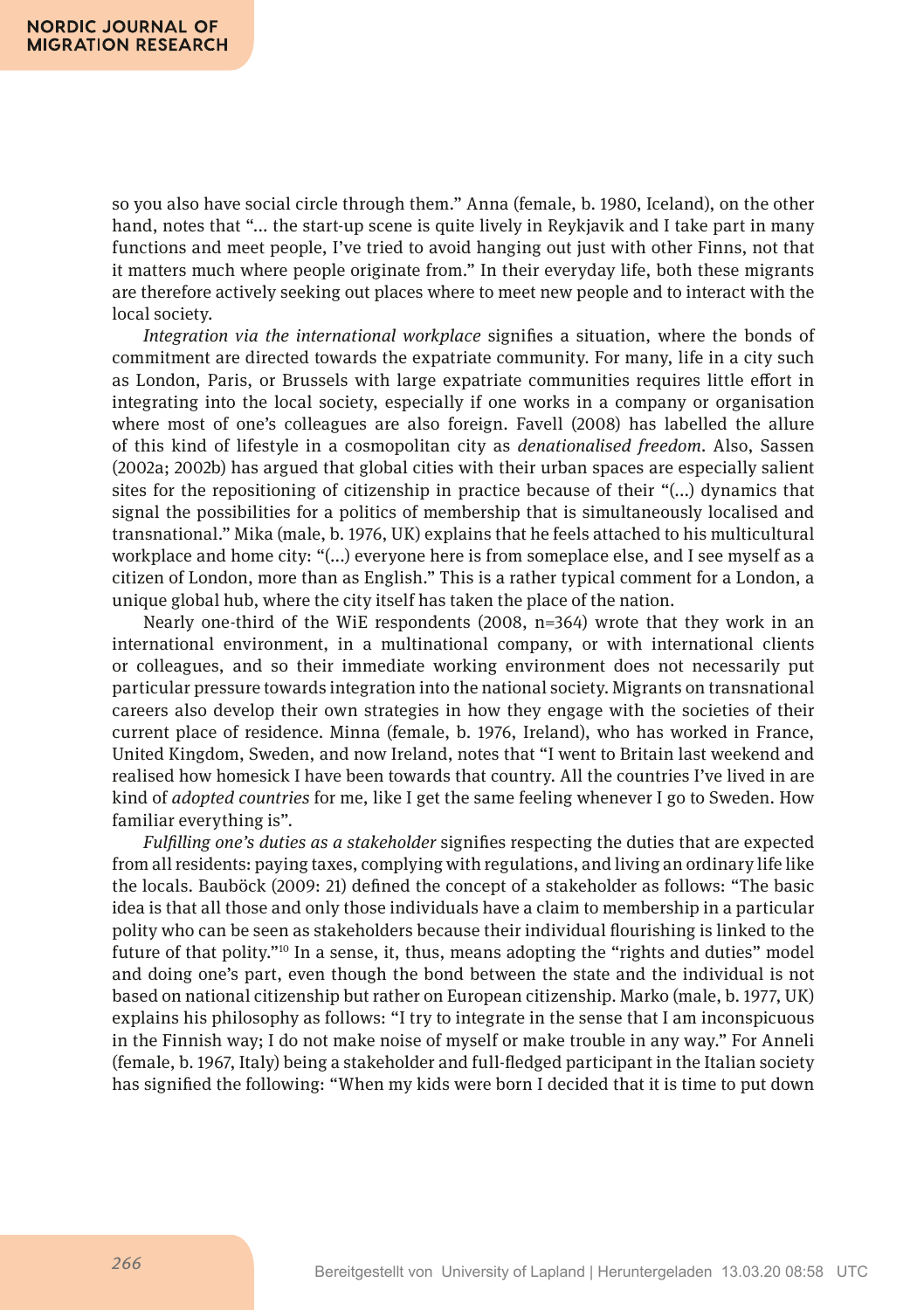my roots here (...) I've been in the school board, attended local party meetings, and now I am working; so I am trying to do the same things I would do in Finland."

In the intra-European context lived citizenship can, therefore, have a multitude of diferent meanings and integration into the country where one lives can happen via everyday encounters in one's workplace, through paying taxes and contributing to society, through engagement with new friends and neighbours, with officials and the state bureaucracy and through the networks generated by one's family and children in the locality. These activities can naturally take diferent forms, but are essentially a form or interaction outside the immediate circle of family or one's workplace. The ways this integration is done and the efort invested in it also changes over time, as one grows older, has children, or begins to consider to move abroad permanently. Susanna (female, b. 1978, UK), who has lived in four diferent countries during her time as a consultant, has been thinking more about participation in local life – of being a stakeholder citizen – since her latest return to London: "I think my situation is diferent now, I have more British friends and a more close-knit network, I feel more integrated to this place than ever before, I follow the news and politics and am interested in what goes on in this country."

## **Discussion: the diferent sides of citizenship**

The long history of Finland's co-existence with its powerful neighbour Russia/The Soviet Union has generated a need to constantly look towards the West for allies and ideals, while balancing on the margins. In the 1990s, and especially after Finland's EU membership in 1995, the overwhelming mindset was to escape from this marginality and move towards the centre to become one of the core states of the EU (Browning & Lehti 2007; see also Joenniemi 2002). The expatriate Finns of this study are part of a generation that had internalised this idea and was aware of the importance of gaining international experience. In this context, those who left for careers in Europe were seen as successful and valuable, as pioneers who had what it took to make it abroad. A view through the eyes of such a privileged migrant group can, therefore, contribute to the way citizenship as a legal, social, and symbolic construction is embodied and played out in the everyday life in today's Europe.

The highly skilled Finns of the WiE study have benefted from the ease of transnational mobility, guaranteed by the European free movement regime. As European citizens, they have the right to stay in their current countries of residence without the fear of deportation or need to prove their allegiance to that state. In addition, the Finnish residence-based social security system grants them the right of relatively protected return migration, should the life abroad turn out to be a disappointment. Many survey respondents and interviewees noted how privileged a position they hold in this respect when compared with those originating from outside the EU/EEA area. Many of the study participants had long-term plans to stay in their current country of residence, but they were still rather reluctant to integrate into that country by adopting the legal, national citizenship of that polity. Their European citizenship provides them with good enough rights and only a few obligations, and so the citizenship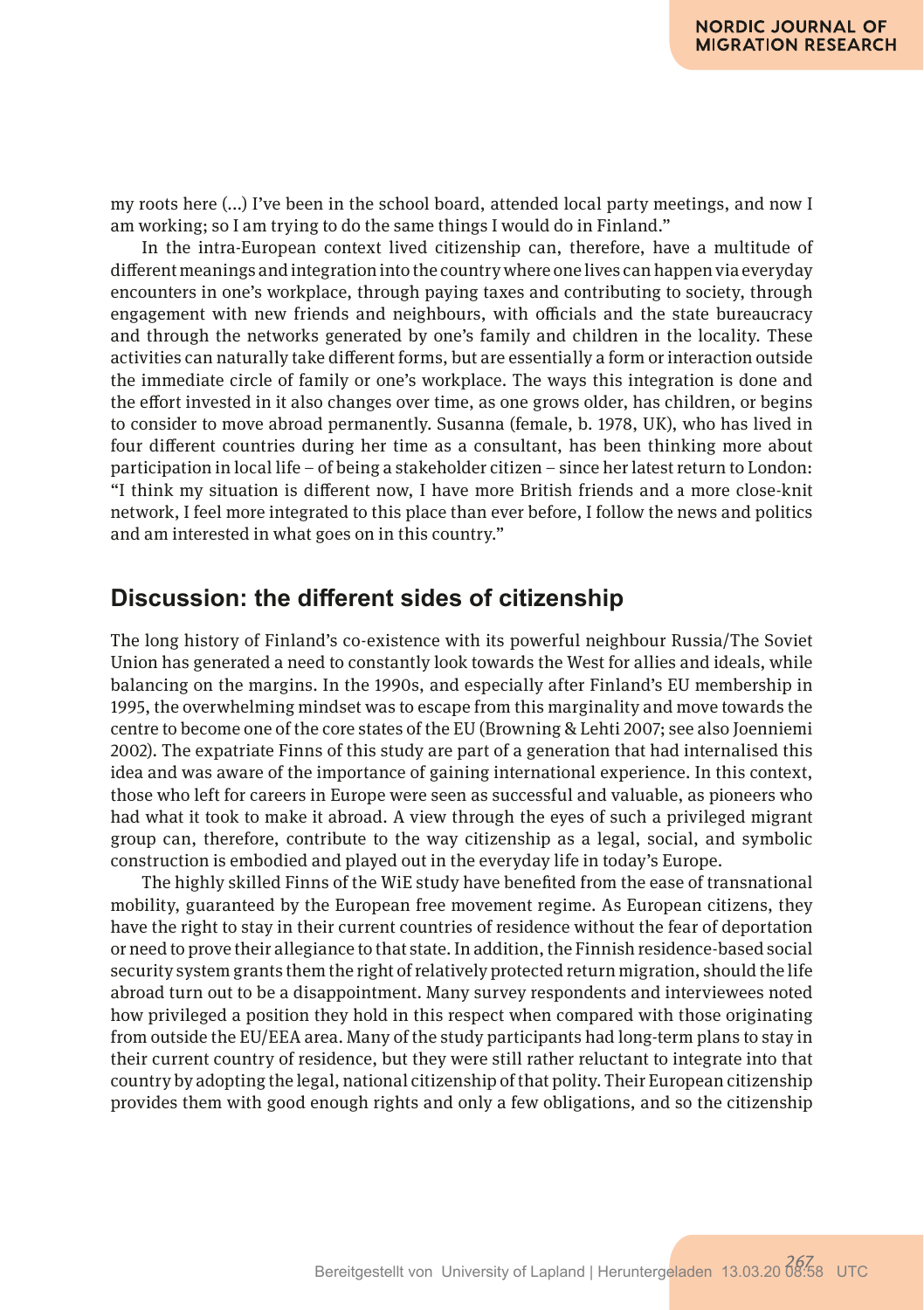change would bring only a little added value. As a political-administrative construct, European citizenship is thus truly supplementary to national citizenship and it does have practical value for those who are mobile within the European free movement area.

The practical benefts of European citizenship are obvious in the lives of intra-European migrants. However, its role as a source of identity is less clear. Even though many of the study participants moved away from Finland with the notion of leaving the margins of Europe and entering its central stage, European identity has not readily replaced their primary sense of belonging when asked for their primary and secondary identities as a part of a survey. Risse (2003: 171) concluded that "European identity is not a given or falls from heaven: it is a specifc construct in time and space whose content actually changes depending on the social and political context in which it is enacted". The fact that more survey respondents were willing to identify as Europeans than as residents of their country of residence can also refect this fuidity. For a mobile individual and a high-skilled free mover it is easy to note that one is European, as that choice leaves the doors open for another move abroad in the future, be it based on career or lifestyle reasons.

Citizenship, for these intra-European migrants is an intertwined construct that includes access to rights and duties, is a form of identifcation and something that is lived in the everyday life as practice through *civic engagement in the local society*, *integration via the international workplace* and *fulflling one's duties as a stakeholder citizen*. Many continue to uphold their civic duties by voting in Finnish elections while trying to integrate into their countries of residence via more unofficial routes: taking part in the activities of sports clubs, neighbourhood associations, and interacting with work colleagues outside the office or with the other parents at their children's schools. In addition, learning the nuances of the new language, voting in local elections, keeping up with the current news and celebrity gossip by watching local television and reading newspapers, as well as complying dutifully with paying taxes and fulflling all the necessary bureaucratic duties, are ways in which they slowly begin to put down roots in their new country. For intra-European migrants – some of whom are there only in passing while others are determined to stay – these relatively mundane activities represent lived citizenship in the everyday life as stakeholders in their new home countries.

# **Notes**

- 1. In 2000, some *ius soli* elements were introduced to the process of acquiring German citizenship. For more information see Rühl 2009*.*
- 2. The area of free movement within the EEA consists of 28 EU member states and 3 members of the European Free Trade Association (EFTA): Iceland, Norway, and Liechtenstein. The fourth member of EFTA, Switzerland, has separate agreements with the EU. If Brexit takes place and Britain leaves the EU, it may also resign from the free movement area.
- 3. EU15: Austria, Belgium, Denmark, Finland, France, Germany, Greece, Italy, Ireland, Luxembourg, the Netherlands, Portugal, Spain, Sweden, and the United Kingdom.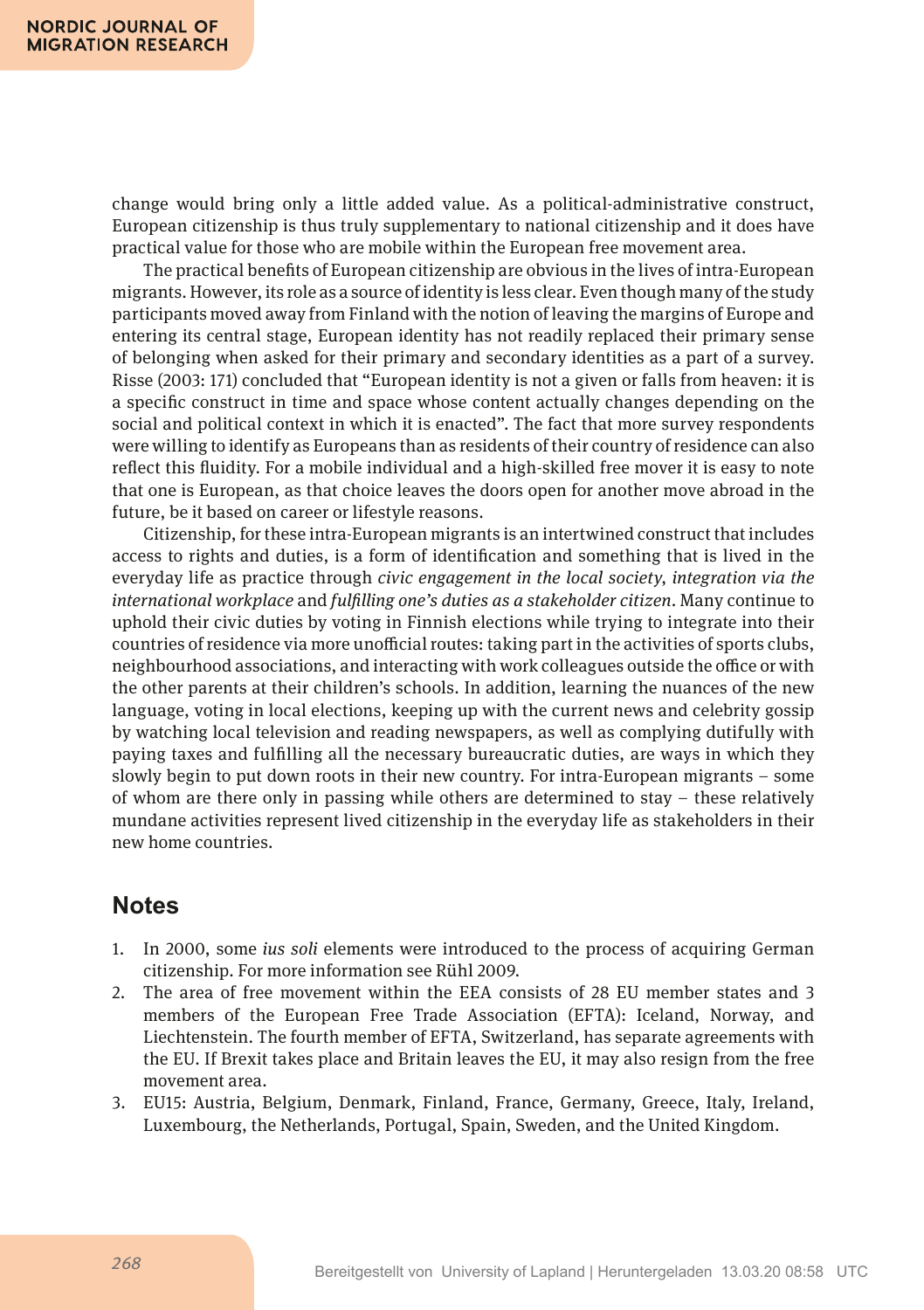- 4. Iceland is not a member of the EU. The respondent interviewed from there lived in Spain during the surveys in 2008 and 2010 and was thus included in the original survey sample of migrants living within the EU area.
- 5. For an analysis of the situation of third-country nationals who are long-term residents of an EU member state, see Acosta Arcarazo 2015.
- 6. For an analysis how intra-European migrants do experience situations of "precarious citizenship", see Simola 2018.
- 7. The answer choices were as follows: *No (77.7 %), Yes (0.8 %), Considering dual citizenship (9.1 %), Perhaps in the future (3.6 %),* and *I have already changed citizenship (0.5 %).* Data were missing from 30 respondents (8.2%).
- 8. The interviews were conducted in Finnish. Translations by the author, Saara Koikkalainen.
- 9. The answer choices given were as follows: *Finnish, resident of the country where I live, European, citizen of the European Union, global citizen, none of the above.*
- 10. See Bauböck 2007 on an argument how expatriates can be stakeholders also to their countries of origin.

### **References**

- Acosta Arcarazo, D 2015, 'Civic citizenship reintroduced? The long-term residence directive as a postnational form of membership', *European Law Journal*, vol. 21, pp. 200-219.
- Aradau, C, Huysmans, J & Squire, V 2010, 'Acts of European Citizenship: a political sociology of mobility', *Journal of Common Market Studies*, vol. 48, no. 4, pp. 945-965.
- Bauböck, R 2007, 'Stakeholder citizenship and transnational political participation: a normative evaluation of external voting', *Fordham Law Review*, vol. 75, no. 5, pp. 2393-2447.
- Bauböck, R 2009, 'Global Justice, Freedom of Movement and Democratic Citizenship', *European Journal of Sociology/Archives européennes de sociologie*, vol. 50, no. 1, pp. 1-31.
- Bauböck, R 2013, 'Citizenship and Free Movement', in *Democracy, Citizenship, and Constitutionalism: Citizenship, Borders, and Human Needs*, ed. RM Smith, University of Pennsylvania Press, Philadelphia, PA, pp. 343-376.
- Bauböck, R 2014, 'The Three Levels of Citizenship within the European Union', Special Issue EU Citizenship: Twenty Years On', *German Law Journal*, vol. 15, no. 5, pp. 751-764.
- Bauböck, R (ed.) 2018, *Debating European Citizenship*. IMISCOE Research Series, Springer, Cham.
- Bauböck, R & Wallace Goodman, S 2010, *Naturalisation*. Policy Brief, October 2010. EUDO Citizenship Observatory. Robert Schuman Centre for Advanced Studies, European University Institute, Florence, http://eudo-citizenship.eu
- Bauman, Z 1996, 'From pilgrim to tourist or a short history of identity', in *Questions of Cultural Identity*, eds S Hall & P du Gay, Sage, London, pp. 18-36.
- Bauman, Z 2001, 'Identity in the globalising world', *Social Anthropology*, vol. 9, no. 2, pp. 121-129.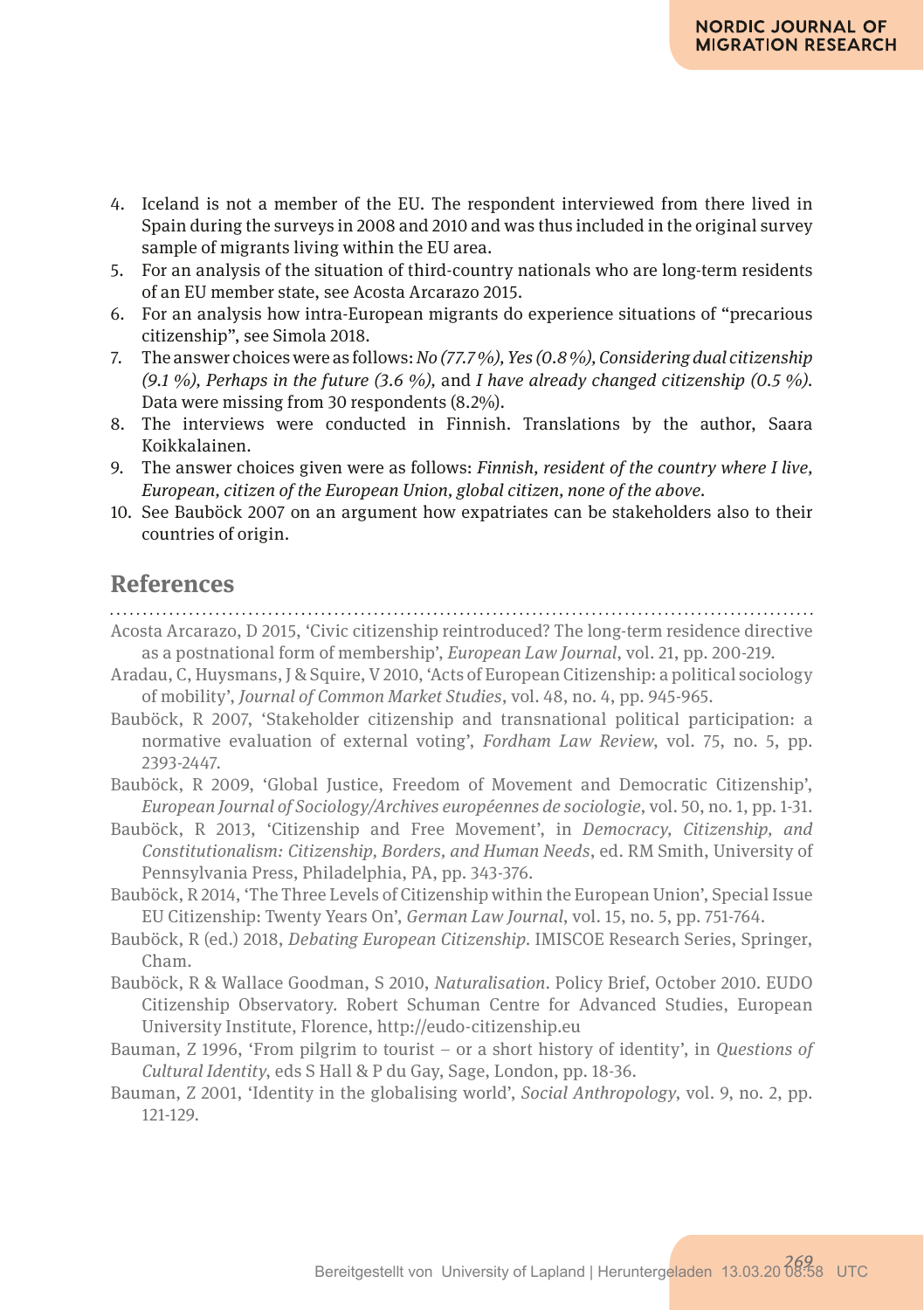- Bellamy, R 2008, 'Evaluating Union citizenship: belonging, rights and participation within the EU', *Citizenship Studies*, vol. 12, no. 6, pp. 597-611, DOI:10.1080/13621020802450676.
- Bloemraad, I, Korteweg, A & Gökçe, Y 2008, 'Citizenship and immigration: multiculturalism, assimilation, and challenges to the nation-state', *Annual Review of Sociology*, vol. 34, pp. 153-179.
- Bosniak, L 2008, *Citizen and the Alien: Dilemmas of contemporary membership*, Princeton University Press, Princeton.
- Brinkerhof, JM 2009, *Digital diasporas. identity and transnational engagement*, Cambridge University Press, Cambridge.
- Browning, C & Lehti, M 2007, 'Beyond East–West: marginality and national dignity in Finnish identity construction', *Nationalities Papers: The Journal of Nationalism and Ethnicity*, vol. 35, no. 4, pp. 691-716.
- Carrera, S 2004, *What Does Free Movement Mean in Theory and Practice in an Enlarged EU?* Centre for European Policy Studies CEPS Working Document No. 208. Available from: http://shop.ceps.eu/BookDetail.php?item\_id=1162.
- Castano, E 2004, 'European identity: a social-psychological perspective', in *Transnational identities: Becoming European in the EU*, eds. RK Herrmann, T Risse & MB Brewer, Rowman & Littlefeld, Oxford, pp. 40-58.
- Delanty, G 1997, 'Models of citizenship: defning European identity and citizenship', *Citizenship Studies*, vol. 1, no. 3, pp. 285-303.
- Eder, K & Giesen, B (eds.) 2001, *European citizenship between national legacies and transnational projects*, Oxford University Press, Oxford.
- Eucross 2014, *The Europeanisation of Everyday Life: Cross-Border Practices and Transnational Identifcations among EU and Third-Country Citizens*. Final Report, June 2014. A project financed by the EU 7<sup>th</sup> Framework programme. Available from www.eucross.eu/
- European Commission 2010, *Freedom to move and live in Europe. A Guide to your rights as an EU citizen*, Directorate General Justice, Brussels. Available from: ec.europa.eu/justice/ policies/citizenship/docs/guide\_free\_movement\_low.pdf
- European Commission 2011, *New Europeans*, Report based on a special Eurobarometer 346, wave 73.3. Available from: http://ec.europa.eu/public\_opinion/archives/ebs/ ebs\_346\_en.pdf
- European Union 2010, 'Consolidated version of the Treaty on European Union', Official Journal of the European Union C 83, vol. 53, no. 30 March 2010, Notice 2010/C 83/01, pp. 13–46.
- Eurostat 2015, *Acquisition of citizenship statistics*, Eurostat Statics Explained. July 2015. Available from: http://ec.europa.eu/eurostat/statistics-explained/index.php/ Acquisition\_of\_citizenship\_statistics
- Faist, T 2000, 'Transnationalization in international migration: implications for the study of citizenship and culture', *Ethnic and Racial Studies*, vol. 23, no. 2, pp. 189-222.
- Fassman, H, Reeger, U & Sievers, W (eds.) 2009, *Statistics and reality. Concepts and measurements of migration in Europe*, IMISCOE Reports, Amsterdam University Press, Amsterdam.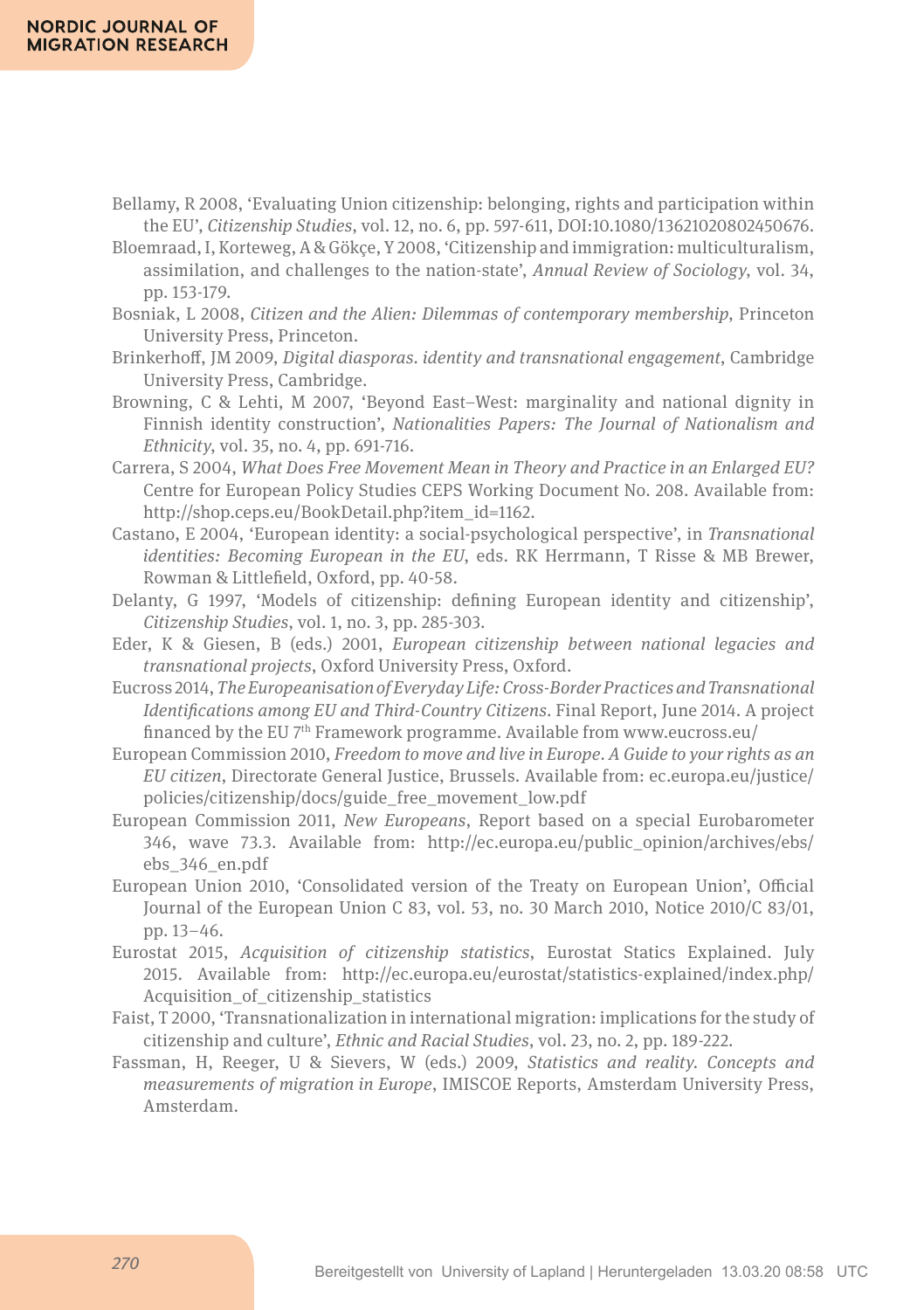- Favell, A 2008, *Eurostars and eurocities: free movement and mobility in an integrating Europe*, Blackwell, Oxford.
- Favell, A, Feldblum, M & Smith, MP 2006, 'The human face of global mobility: a research agenda', in *The Human Face of Global Mobility: International Highly Skilled Migration in Europe, North America and the Asia Pacifc*, eds MP Smith & A Favell, Transaction, New Brunswick, NJ, pp. 1-28.
- Favell, A & Recchi, E 2009, 'Pioneers of European Integration: an introduction' in *Pioneers of European integration. Citizenship and mobility in the EU,* Edward Elgar, Cheltenham, pp. 1–25.
- Faist, T 2000, *The volume and dynamics of international migration and transnational social spaces*, Oxford University Press, Oxford.
- Faist, T, Fauser, M & Reisenauer, E 2013, *Transnational migration*, Polity Press, Cambridge.
- Fligstein, N 2008, *Euroclash: The EU, European identity, and the future of Europe*, Oxford University Press, Oxford.
- Glick Schiller, N, Basch, L & Blanc-Szanton, C 1992, *Transnationalism: a new analytical framework for understanding migration*, New York Academy of Sciences, New York.
- Guarnizo, LE & Smith, MP 1998, 'The location of transnationalism', in *Transnationalism from below*, eds MP Smith & LE Guarnizo, Transaction, New Brunswick, pp. 3-34.
- Heinikoski, S 2017, 'Morals and the right to free movement', *Nordic Journal of Migration Research*, vol. 7, no. 1, pp. 47-55.
- Hirsiaho, A & Vuori, J 2012, 'Stories of alphabetisation, stories of everyday citizenship', *Nordic Journal of Migration Research*, vol. 2, no. 3, pp. 232-242.
- Isin, EF 2009, 'Citizenship in fux: the fgure of the activist citizen', *Subjectivity*, vol. 29, no. 1, pp. 367-388.
- Isin, EF & Turner, BS 2007, 'Investigating citizenship: an agenda for citizenship studies', *Citizenship Studies*, vol. 11, no. 1, pp. 5-17.
- Joenniemi, P 2002, 'Finland in the New Europe: a Herderian or Hegelian project?' in *European integration and national identity*, eds. L Hansen & O Wæver, The New International Relations Series, Routledge, London, pp. 182–213.
- Joppke, C 2013, 'Immigration, Citizenship, and the Need for Integration', in *Democracy, citizenship, and constitutionalism: citizenship, borders, and human needs*, ed. RM Smith, University of Pennsylvania Press, Philadelphia, PA, pp. 157-176.
- Kabeer, N 2005, 'Introduction', in *Inclusive citizenship: meanings and expressions*, ed. N Kabeer, Zed Books, London.
- King, R 2002, 'Towards a new map of European migration', *International Journal of Population Geography*, vol. 8, no. 2, pp. 89-106.
- Kofman, E 2005, 'Citizenship, migration and the reassertion of national identity', *Citizenship Studies*, vol. 9, no. 5, pp. 453-467.
- Koikkalainen, S 2011, 'Free movement in Europe: Past and present', *Migration Information Source* April 21, 2011, Washington, DC: Migration Policy Institute.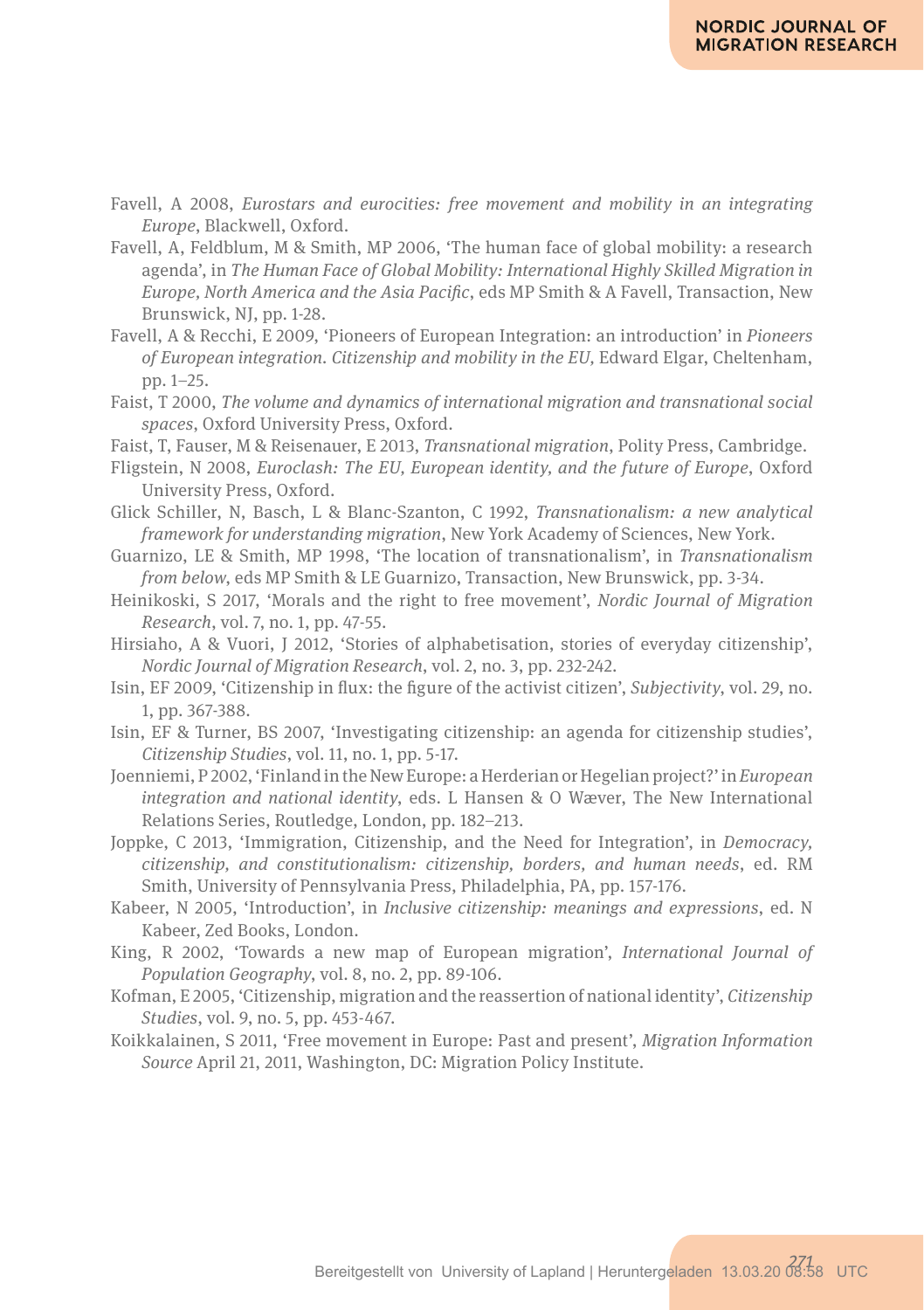- Koikkalainen, S 2013a, 'Transnational highly skilled Finnish migrants in Europe: choosing one's identity', *National Identities*, vol. 15, no. 1, pp. 85-100, DOI:10.1080/14608944.20 12.733156.
- Koikkalainen, S 2013b *Making it Abroad. Experiences of highly skilled Finns in the European Union labour markets*. Acta Universitatis Lapponiensis 267, Rovaniemi, Lapland University Press.
- Koopmans, R, Statham, P & Giugni, M 2005, 'Introduction. The Contentious Politics of Immigration and Ethnic Relations'', in *Contested Citizenship: Immigration and Cultural Diversity in Europe*, eds R Koopmans, P Statham & M Giugni, University of Minnesota Press, Minneapolis, MN, pp. 1-30.
- Kornø Rasmussen, H 1997, *No entry. Immigration policy in Europe,* Series D, no.28, Copenhagen Business School Press, Copenhagen.
- Kuhn, T 2015, *Experiencing European integration. Transnational lives and European identity*, Oxford University Press, Oxford.
- Kymlicka, W & Norman, W 1994, 'Return of the citizen: a survey of recent work on citizenship theory', *Ethics*, vol. 104, no. 2, pp. 352-381.

Lawler, S 2008, *Identity: sociological perspectives*, Polity Press, Cambridge.

- Maas, W 2008, 'Migrants, states, and EU citizenship's unfulflled promise', *Citizenship Studies*, vol. 12, no. 6, pp. 583-596.
- Maas, W 2013, 'Varieties of multilevel citizenship', in *Democracy, citizenship, and constitutionalism: multilevel citizenship*, ed W Maas, University of Pennsylvania Press, Philadelphia, PA, pp. 1-21.
- Meehan, E 1993, *Citizenship and the European Community*, Sage, London.
- Michalowski, I 2011, 'Required to assimilate? The content of citizenship tests in fve countries', *Citizenship Studies*, vol. 15, no. 6–7, pp. 749-768, DOI:10.1080/13621025.201 1.600116.
- Neveu, C 2013, 'Sites of citizenship, politics of scales', in *Democracy, citizenship, and constitutionalism: multilevel citizenship*, ed. W Maas, University of Pennsylvania Press, Philadelphia, PA, pp. 203-212.
- Parker, N 2002, 'Diferentiating, collaborating, outdoing: nordic identity and marginality in the contemporary world', *Identities: Global Studies in Culture and Power*, vol. 9, no. 3, pp. 355-381, DOI:10.1080/10702890213973.
- Recchi, E 2013, *Senza frontiere. La libera circolazione delle persone in Europa* [Without frontiers. The free circulation of persons in Europe], Società Editrice il Mulino, Bologna.
- Recchi, E & Favell, A (eds.) 2009, *Pioneers of European integration. Citizenship and mobility in the EU*, Edward Elgar, Cheltenham.
- Recchi, E & Kuhn, T 2013, 'Europeans' space-sets and the political legitimacy of the EU', in *A political sociology of transnational Europe*, ed. N Kauppi, ECPR Press, Colchester, pp. 191-222.
- Recchi, E & Triandafyllidou, A 2010, 'Crossing over, heading West and South: mobility, citizenship and employment in the enlarged Europe', in *Labour Migration in Europe*, eds G Menz & A Caviedes, Palgrave Macmillan, London, pp. 125-148.